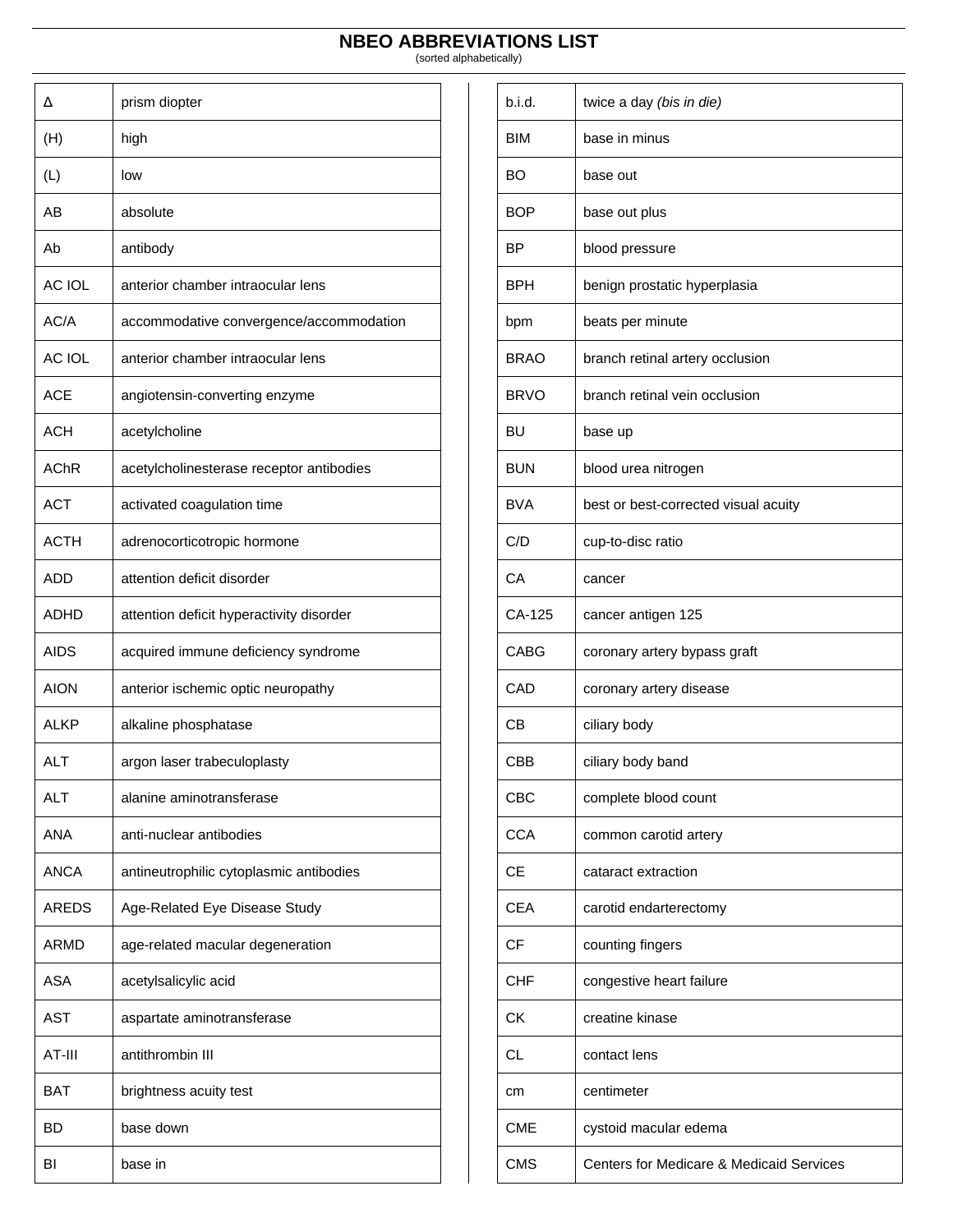| <b>CN</b>       | cranial nerve                         |
|-----------------|---------------------------------------|
| <b>CNVM</b>     | choroidal neovascular membrane        |
| CO <sub>2</sub> | carbon dioxide                        |
| <b>COPD</b>     | chronic obstructive pulmonary disease |
| CPAP            | continuous positive airway pressure   |
| cpm             | cycles per minute                     |
| CRAO            | central retinal artery occlusion      |
| <b>CRF</b>      | chronic renal failure                 |
| CRI             | chronic renal insufficiency           |
| CRP             | C-reactive protein                    |
| CRT             | corneal refractive therapy            |
| CRVO            | central retinal vein occlusion        |
| <b>CSF</b>      | cerebrospinal fluid                   |
| CSME            | clinically significant macular edema  |
| <b>CT</b>       | computed tomography                   |
| <b>CTA</b>      | computed tomography angiography       |
| CV              | cell volume                           |
| <b>CVA</b>      | cerebrovascular accident              |
| <b>CXL</b>      | corneal collagen cross-linking        |
| d               | day                                   |
| D               | diopter                               |
| DALK            | deep anterior lamellar keratoplasty   |
| DBL             | distance between lenses               |
| DC              | diopter cylinder                      |
| DEM             | Developmental Eye Movement Test       |
| DFE             | dilated fundus examination            |
| DJD             | degenerative joint disease            |
| Dk              | permeability coefficient              |
| dL              | deciliter                             |
| DM              | diabetes mellitus                     |

| <b>DMEK</b>    | Descemet membrane endothelial keratoplasty               |
|----------------|----------------------------------------------------------|
| DNA            | deoxyribonucleic acid                                    |
| DS             | diopter sphere                                           |
| <b>DSAEK</b>   | Descemet stripping automated endothelial<br>keratoplasty |
| DSEK           | Descemet stripping endothelial keratoplasty              |
| ECA            | external carotid artery                                  |
| <b>ECCE</b>    | extracapsular cataract extraction                        |
| ED             | effective diameter                                       |
| <b>EDTA</b>    | ethylenediaminetetraacetic acid                          |
| EKC            | epidemic keratoconjunctivitis                            |
| ELISA          | enzyme-linked immunosorbent assay                        |
| EMG            | electromyogram                                           |
| ENT            | ear, nose, and throat                                    |
| <b>EOM</b>     | extraocular muscle                                       |
| ER             | emergency room                                           |
| ERG            | electroretinography/electroretinogram                    |
| ERM            | epiretinal membrane                                      |
| ESR            | erythrocyte sedimentation rate                           |
| ET             | esotropia                                                |
| <b>ETOH</b>    | ethanol                                                  |
| F              | Fahrenheit                                               |
| FA             | fluorescein angiography                                  |
| FDT            | frequency-doubling technology                            |
| fL             | femptoliter                                              |
| FT             | flat top                                                 |
| FT4            | free thyroxine                                           |
| <b>FTA-ABS</b> | fluorescent treponemal antibody absorption test          |
| <b>FTFC</b>    | full to finger counting                                  |
| g              | gram                                                     |
| $G-6-PD$       | glucose-6-phosphate dehydrogenase deficiency             |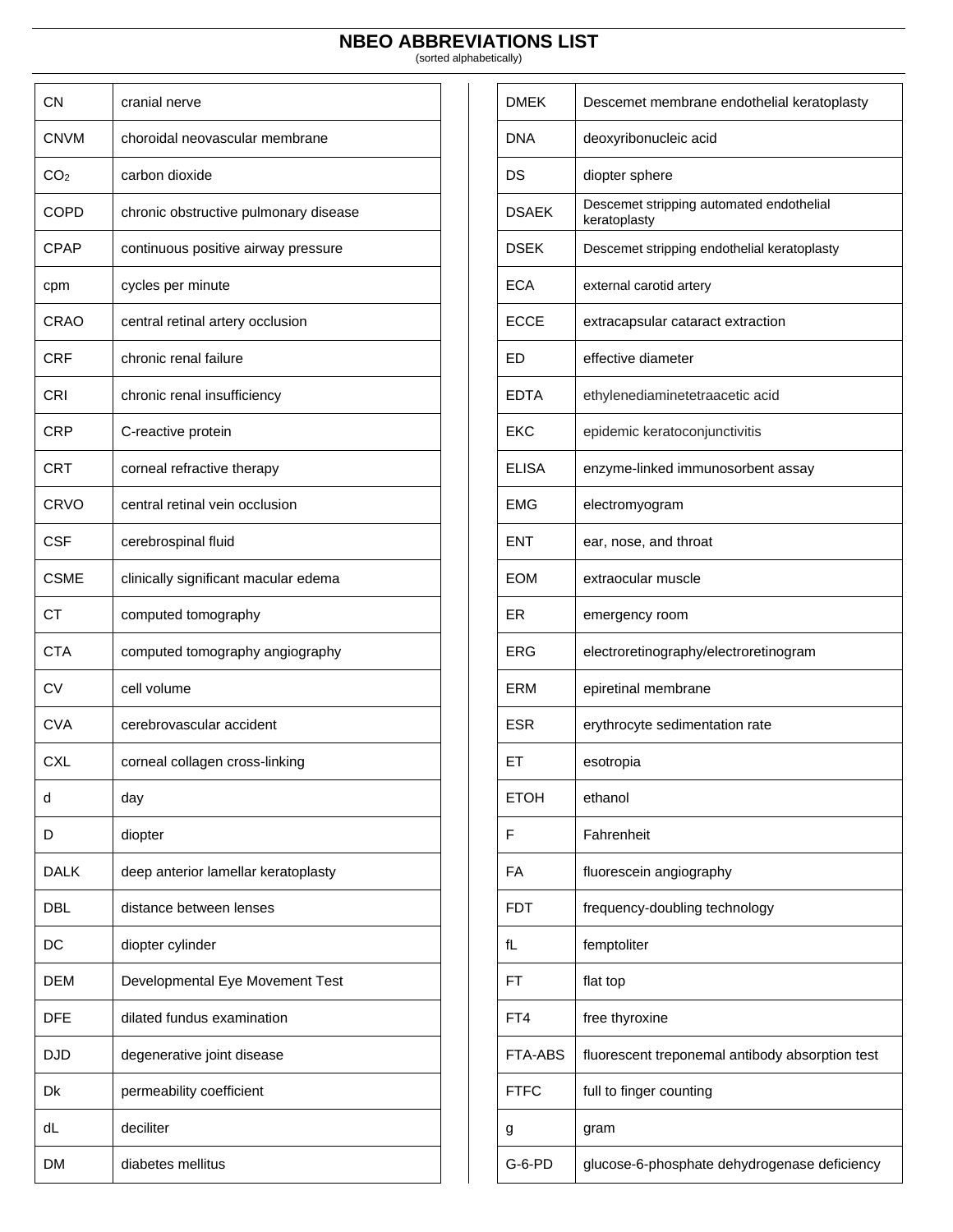| <b>GERD</b>        | gastroesophageal reflux disease                       |
|--------------------|-------------------------------------------------------|
| GI                 | gastrointestinal                                      |
| gm                 | gram                                                  |
| <b>GP CL</b>       | gas permeable contact lens                            |
| gt                 | drop (gutta)                                          |
| gtt                | drops (guttae)                                        |
| <b>GVF</b>         | Goldmann visual field                                 |
| h                  | hour (hora)                                           |
| н                  | horizontal                                            |
| НA                 | headache                                              |
| Hct                | hematocrit                                            |
| <b>HCTZ</b>        | hydrochlorothiazide                                   |
| HDL                | high-density lipoprotein                              |
| Hgb                | hemoglobin                                            |
| HgbA <sub>1C</sub> | Hemoglobin A <sub>1c</sub> or glycosylated hemoglobin |
| HIV                | human immunodeficiency virus                          |
| HLA-B27            | human leukocyte antigen B27                           |
| НM                 | hand motion                                           |
| hr                 | hour                                                  |
| HRR                | Hardy, Rand and Rittler                               |
| HRT                | Heidelberg retinal tomograph                          |
| h.s.               | at bedtime                                            |
| HSK                | herpes simplex keratitis                              |
| HTN                | hypertension                                          |
| HVF                | Humphrey visual field                                 |
| HVID               | horizontal visible iris diameter                      |
| <b>ICA</b>         | internal carotid artery                               |
| <b>ICCE</b>        | intracapsular cataract extraction                     |
| ICG                | indocyanine green                                     |
| ICL                | implantable collamer lens                             |

| <b>ICP</b>   | intracranial pressure                                   |
|--------------|---------------------------------------------------------|
| IgG          | immunoglobulin G                                        |
| lgM          | immunoglobulin M                                        |
| IM           | intramuscular                                           |
| <b>INR</b>   | <b>International Normalized Ratio</b>                   |
| <b>IOL</b>   | intraocular lens                                        |
| <b>IOP</b>   | intraocular pressure                                    |
| IU           | <b>International Unit</b>                               |
| IV           | intravenous                                             |
| Κ            | keratometry reading                                     |
| Κ            | thousand                                                |
| ΚP           | keratic precipitates                                    |
| L            | liter                                                   |
| <b>LASEK</b> | laser-assisted subepithelial keratomileusis             |
| LASIK        | laser-assisted in-situ keratomileusis                   |
| LDL          | low-density lipoprotein                                 |
| LEE          | last eye exam                                           |
| LP           | lumbar puncture                                         |
| LPI          | laser peripheral iridotomy                              |
| М            | million                                                 |
| MAOI         | monoamine oxidase inhibitor                             |
| <b>MCH</b>   | mean corpuscular hemoglobin                             |
| <b>MCHC</b>  | mean corpuscular hemoglobin concentration               |
| <b>MCV</b>   | mean corpuscular volume                                 |
| мем          | monocular estimation method                             |
| meq          | milliequivalent                                         |
| MFBF         | monocular fixation in binocular field                   |
| mg           | milligram                                               |
| MGD          | meibomian gland dysfunction                             |
| MHA-TP       | microhemagglutination assay to Treponema<br>pallidum Ab |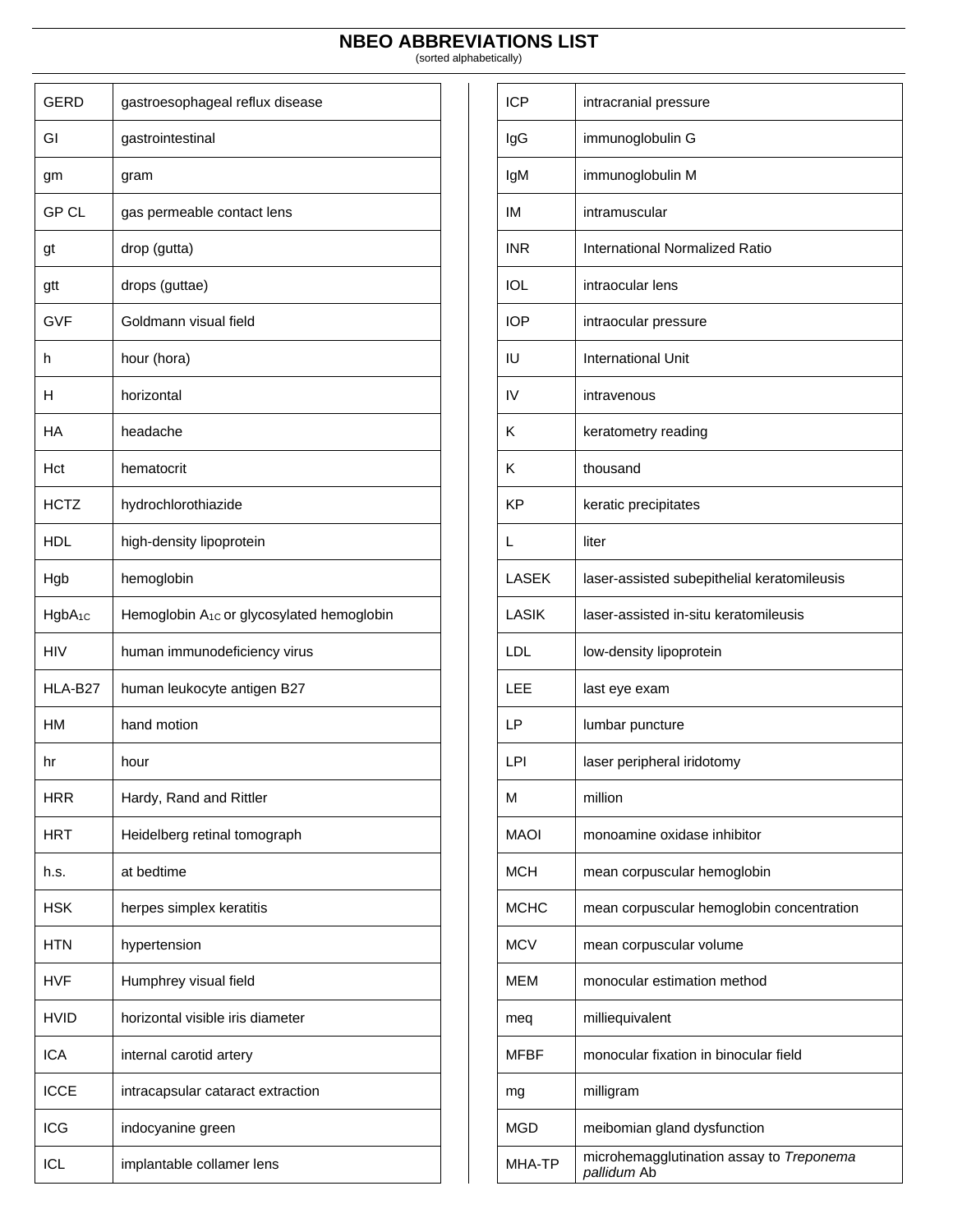| МΙ           | myocardial infarction                           |
|--------------|-------------------------------------------------|
| <b>MIGS</b>  | minimally invasive glaucoma surgery             |
| mL           | milliliter                                      |
| mm           | millimeter                                      |
| mmHg         | millimeters of mercury                          |
| mmol         | millimole                                       |
| MPV          | mean platelet volume                            |
| MRA          | magnetic resonance angiography                  |
| MRI          | magnetic resonance imaging                      |
| MRSA         | methicillin-resistant Staphylococcus aureus     |
| <b>MRV</b>   | magnetic resonance venography                   |
| ΜS           | multiple sclerosis                              |
| <b>NaCl</b>  | sodium chloride                                 |
| <b>NAION</b> | nonarteritic anterior ischemic optic neuropathy |
| Nd:YAG       | neodymium-doped yttrium aluminum garnet         |
| NaFl         | fluorescein sodium                              |
| ng           | nanogram                                        |
| NKDA         | no known drug allergies                         |
| <b>NKMA</b>  | no known medical allergies                      |
| <b>NLP</b>   | no light perception                             |
| <b>NPC</b>   | near point of convergence                       |
| <b>NPDR</b>  | nonproliferative diabetic retinopathy           |
| NRA          | negative relative accommodation                 |
| <b>NS</b>    | nuclear sclerosis                               |
| NSAID        | non-steroidal anti-inflammatory drug            |
| NTG          | normotensive glaucoma                           |
| NVD          | neovascularization of the disc                  |
| NVE          | neovascularization elsewhere                    |
| NVG          | neovascular glaucoma                            |
| NVI          | neovascularization of the iris                  |

| OAD         | overall diameter                            |
|-------------|---------------------------------------------|
| <b>OCT</b>  | optical coherence tomography                |
| <b>OCTA</b> | optical coherence tomography angiography    |
| OD          | right eye (oculus dexter)                   |
| <b>ONH</b>  | optic nerve head                            |
| ophth       | ophthalmic                                  |
| OS          | left eye (oculus sinister)                  |
| OSHA        | Occupational Safety & Health Administration |
| <b>OSSN</b> | ocular surface squamous neoplasia           |
| OTC         | over the counter                            |
| OU          | both eyes (oculi uniter)                    |
| PAL         | progressive addition lenses                 |
| PAM         | potential acuity measure                    |
| PAS         | peripheral anterior synechiae               |
| PC IOL      | posterior chamber intraocular lens          |
| <b>PCN</b>  | penicillin                                  |
| PD          | pupillary distance                          |
| PDR         | proliferative diabetic retinopathy          |
| PED         | pigment epithelial detachment               |
| <b>PEE</b>  | punctate epithelial erosion                 |
| PERRL       | pupils equal, round and reactive to light   |
| PET         | positron emission tomography                |
| pg          | picogram                                    |
| PН          | pinhole                                     |
| PHMB        | polyhexamethylene biguanide                 |
| PHNI        | pinhole no improvement                      |
| ΡI          | peripheral iridectomy/iridotomy             |
| PKP         | penetrating keratoplasty                    |
| PMMA        | polymethyl methacrylate                     |
| p.o.        | by mouth (per os)                           |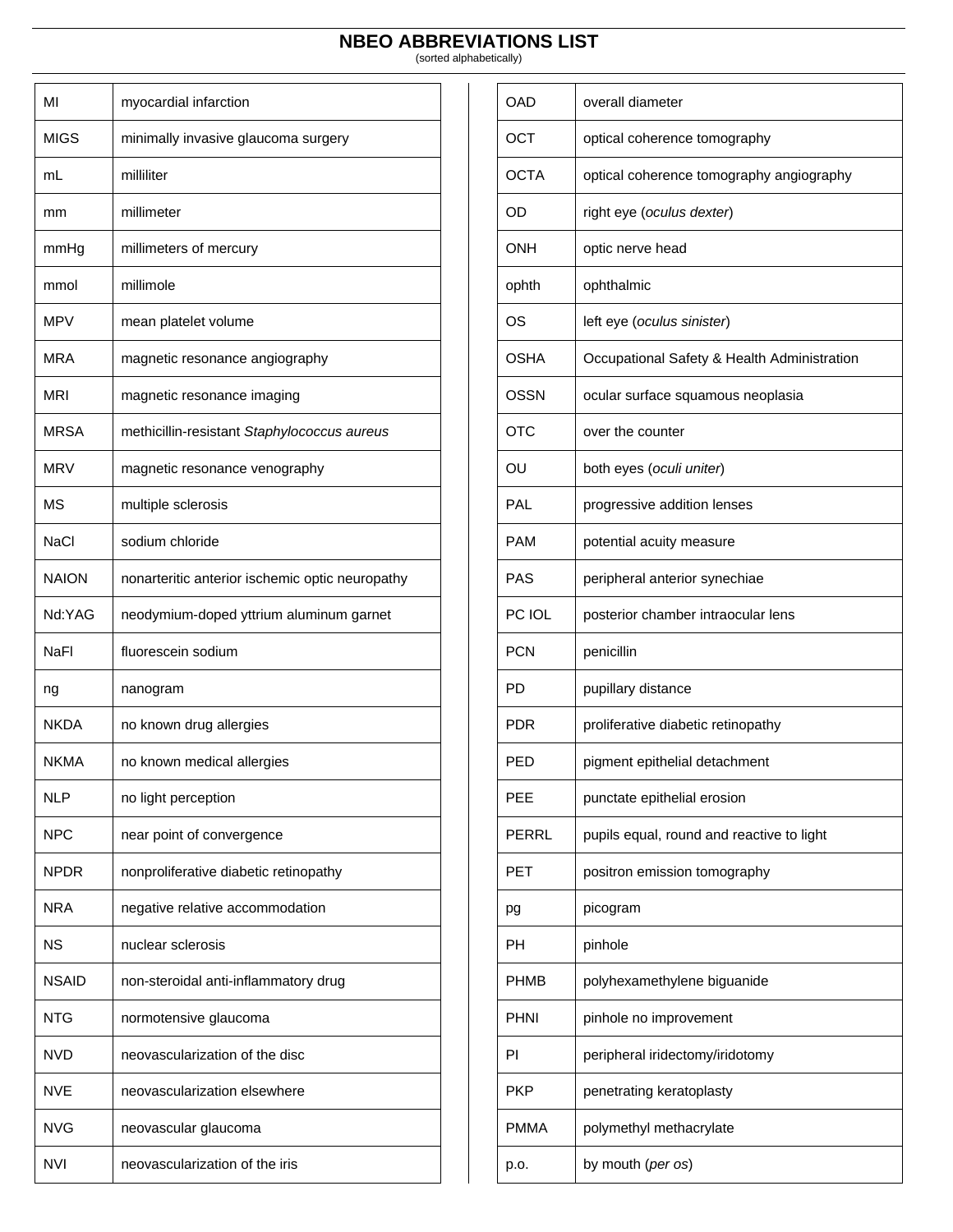| <b>POAG</b>        | primary open-angle glaucoma                            |
|--------------------|--------------------------------------------------------|
| <b>POHS</b>        | presumed ocular histoplasmosis syndrome                |
| <b>PPD</b>         | purified protein derivative                            |
| PRA                | positive relative accommodation                        |
| PRK                | photorefractive keratectomy                            |
| PRN                | as needed (pro re nata)                                |
| PRP                | panretinal photocoagulation                            |
| <b>PSA</b>         | prostate-specific antigen                              |
| <b>PSC</b>         | posterior subcapsular cataract                         |
| PSV                | peak systolic velocity                                 |
| PT                 |                                                        |
|                    | prothrombin time                                       |
| PTK                | phototherapeutic keratectomy                           |
| PTSD               | post-traumatic stress disorder                         |
| PTT                | partial thromboplastin time                            |
| PVD                | posterior vitreous detachment                          |
| PVR                | proliferative vitreal retinopathy                      |
| q                  | each, every (quaque)                                   |
| q.h.s.             | at bedtime (quaque hora somni)                         |
| q.i.d.             | four times a day (quater in die)                       |
| qXh                | every X hours (quaque X hora)                          |
| <b>RA</b>          | rheumatoid arthritis                                   |
| RAPD               | relative afferent pupillary defect                     |
| RB                 | rose bengal                                            |
| RBC                | red blood cell                                         |
| RBC/<br><b>HPF</b> | red blood cell / high power field                      |
| RD                 | retinal detachment                                     |
| RDS                | respiratory distress syndrome                          |
| RDW-CV             | red cell distribution width - coefficient of variation |
| RF                 | rheumatoid factor                                      |
| RK                 | radial keratotomy                                      |

| <b>RNFL</b>  | retinal nerve fiber layer                    |
|--------------|----------------------------------------------|
| <b>RPF</b>   | retinal pigment epithelium                   |
| <b>RPR</b>   | rapid plasma reagin                          |
| Rx           | prescription                                 |
| SC.          | Sclemm's canal                               |
| <b>SCL</b>   | soft contact lens                            |
| SD-OCT       | spectral domain optical coherence tomography |
| sec          | second                                       |
| <b>SITA</b>  | Swedish interactive threshold algorithm      |
| <b>SL</b>    | Schwalbe's line                              |
| <b>SLE</b>   | systemic lupus erythematosus                 |
| <b>SLT</b>   | selective laser trabeculoplasty              |
| <b>SMILE</b> | small incision lenticule extraction          |
| SOB          | shortness of breath                          |
| sph          | sphere                                       |
| spk          | superficial punctate keratitis               |
| SS           | scleral spur                                 |
| SSA          | Sjogren syndrome antibody                    |
| SSB/La       | Sjogren syndrome antibody B / autoantigen La |
| <b>STAT</b>  | immediately (statim)                         |
| susp         | suspension                                   |
| SWAP         | short wavelength automated perimetry         |
| tab          | tablet                                       |
| TBUT         | tear break-up time                           |
| <b>TCA</b>   | tricyclic antidepressant                     |
| TIA          | transient ischemic attack                    |
| t.i.d.       | three times per day (ter in die)             |
| ТM           | trabecular meshwork                          |
| TRT          | thermal relaxation time                      |
| TSH          | thyroid stimulating hormone                  |